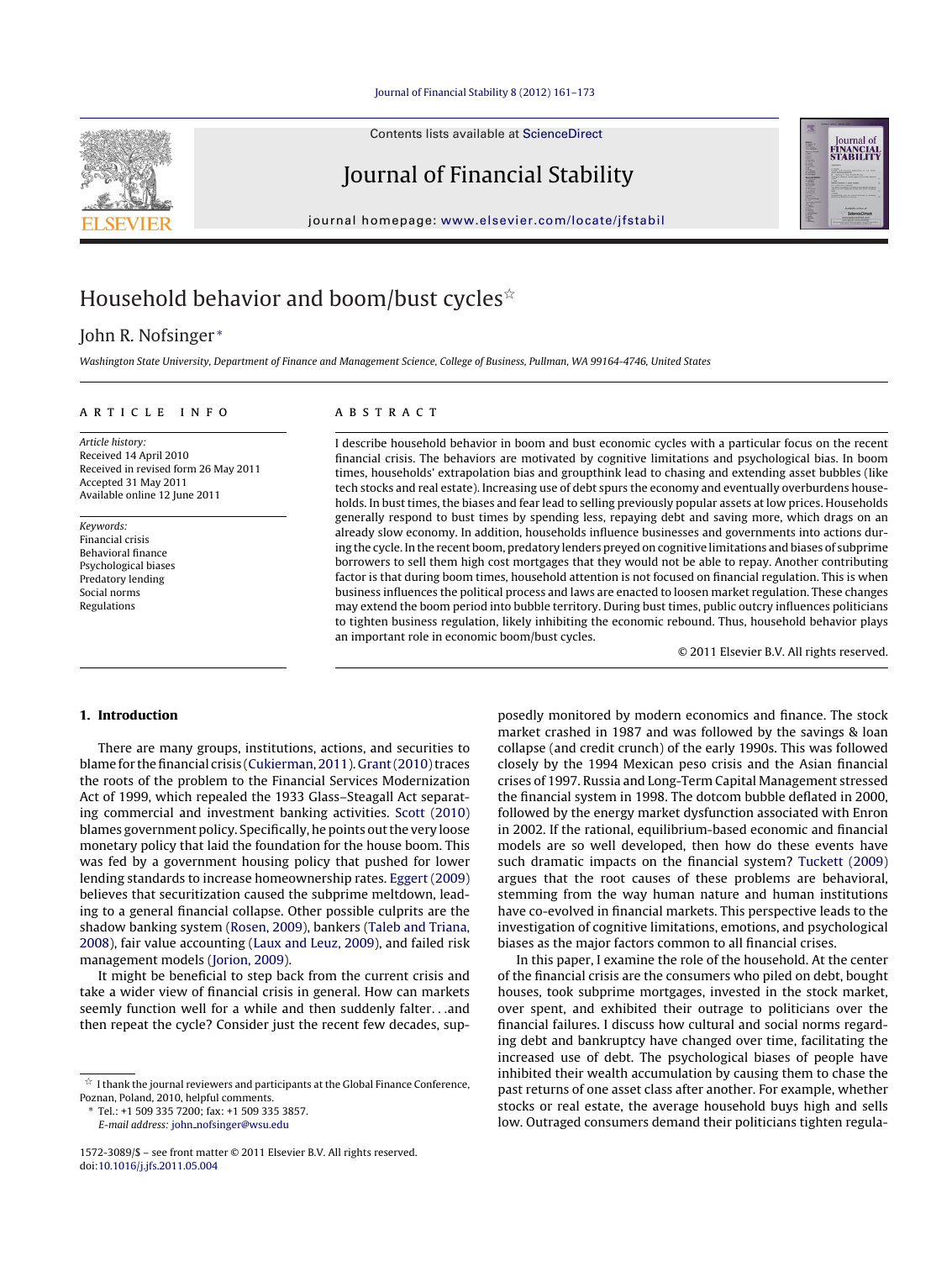tion and punish the perceived wrongdoers after each crisis event. This swings the regulatory pendulum toward paternalism (see [Shefrinand](#page--1-0) [Statman,](#page--1-0) [1993\).](#page--1-0) Then, whenthe economy is going great, these households are too distracted to notice that business interests influence politicians to loosen regulations—a move toward libertarianism. These behaviors exacerbate the business cycle by facilitating greater excesses in good economies and more restrictions in poor economies.

In some instances, these households can be viewed as victims from the exploitation of others. People and organizations try to exploit the limited and biased cognitive abilities of the household. For example, predatory lenders design products and marketing to take advantage of people's tendency to focus on only a couple salient dimensions of a mortgage contract. Also, the government presses social policies regarding bankruptcy, mortgage defaults, and spending that it deems good for the economy, regardless of the impact on individual households.

[Shefrin](#page--1-0) [\(2010\)](#page--1-0) also examines behavioral characteristics in the crisis. He claims that the root cause of the recent financial crisis is psychological. Specifically, he links the "psychological pitfalls that affected the judgments and decisions of the various participants along the supply chain" of the mortgage processing industry. He details the biases of five participants along this mortgage supply chain. UBS, an investment banking firm that securitized mortgages, had fallen behind the performance of its peers and set a high standard to catch up. This caused them to take higher risks to reach this reference point. Shefrin calls these actions reference-point induced risk seeking behavior. Although there was much attention on the returns they sought, they were overconfident<sup>1</sup> in addressing the risks. Thus, they violated the basic finance tenet that expected return and risk are positively related. The AIG financial products division, which insured the mortgage securities through credit default swaps, exhibited conservatism bias<sup>2</sup> in its assumption that historical mortgage default rates would continue to be valid. Rating agencies, like Standard & Poors, showed groupthink behavior<sup>3</sup> by minimizing conflict in their internal discussions and reaching consensus about how to rate the collateralized debt without critically testing and evaluating their assumptions. The SEC, the regulator, suffered from confirmation bias<sup>4</sup> in ignoring the early warning signs of a frothy housing market and overconfidence in their ability to manage any problems it might cause. Lastly, Shefrin analyzes one investor of the complex mortgage securities, Narvik, a tiny town in Norway. The Narvik city council bought into a sophisticated strategy of borrowing money secured with its power plant's production and investing the proceeds in securities that included collateralized debt obligations. The comments expressed by the mayor in CNBC documentary titled "House of Cards,"5 seems to express their overconfidence, or at least an optimism bias, $6$  in a position they did not completely understand. [Rosen](#page--1-0) [\(2009\)](#page--1-0) also believes that these investors were overconfident because they overestimated the precision in their beliefs about the securities and felt that the high yields offered were due to other investors' wrong overestimates of default risk.

Whereas [Shefrin](#page--1-0) [\(2010\)](#page--1-0) focuses on the biases of the organizational processes involved in the mortgage supply chain, [Shiller](#page--1-0) [\(2008b\)](#page--1-0) blames the irrational exuberance that drove the housing bubble, which peaked in 2007. Even more so than Shiller, this paper focuses on the plight of the household. Specifically, I describe from a behavioral finance and economics perspective the changes in culture and social norms leading up to the financial crisis, household behavior in the crisis, and consumers' role after the crisis.

Households are the topic of the next section. It first describes how biases like the representativeness heuristic<sup>7</sup> played a role in the dotcom and real estate bubbles. It then shifts to the changing social norms regarding debt and bankruptcy. Given that subprime mortgages played an important role in the current crisis, a special discussion is included on the cognitive limitations of households that were manipulated by subprime lenders. The ensuing crisis has led to high mortgage delinquencies and foreclosures. I describe how the stigma of foreclosure lessened and how the government is reacting by using social policy to pressure many households to stay in their homes, even when it is in the household's best interest to default. Regulation is the topic of the second section. Regulators and politicians are driven by the mood of their constituents. I illustrate how after each economic crisis, public outrage influences the next generation of regulations and policies. This process often leads to poorly designed laws. At other times, the public mostly ignores the political process in economics matters. Past regulation is described within the framework of [Hirshleifer's](#page--1-0) [\(2008\)](#page--1-0) legal psychological attraction theory and [Shefrin](#page--1-0) [and](#page--1-0) [Statman's](#page--1-0) [\(1993\)](#page--1-0) liberalism/paternalism pendulum. I then interpret current regulations and policies using these frameworks. I offer concluding remarks in the last section.

### **2. Households**

#### 2.1. Chasing past returns

Households do not have good reputations as investors ([Barber](#page--1-0) et [al.,](#page--1-0) [2009\).](#page--1-0) The general population does not get excited about an investment until after it has already experienced a large price increase. They are late getting in, and also late getting out. This behavior is an example of the representativeness heuristic. Specifically, [Nofsinger](#page--1-0) [\(2010\)](#page--1-0) explains that the brain will transfer the characteristics of something known to something unknown if they seem similar. For example, I do not know what the stock market will do next year, but I do know the characteristics of last year's stock market. The performance of the past and future stock market seems like they should be similar, so I transfer last year's return to next year's expectation. This is one application of the representativeness bias called extrapolation bias. People extrapolate past events as the best prediction of the future. In other words, they act as if they believe trends will continue.

[Malmendier](#page--1-0) [and](#page--1-0) [Nagel](#page--1-0) [\(2011\)](#page--1-0) show that peoples' experiences in capital markets have strong influences on their desire to take risk in those markets. People who have witnessed higher returns in stocks and bond markets participate more in stock and bond ownership, respectively. More recent market returns have the strongest impact, but experiences even decades old still have some influence. Thus, people who experienced the large bear market trends in the 1930s and 1970s are less likely to participate in the stock mar-

 $^{\rm 1}$  Overconfidence generally refers to a miscalibration in probabilities and also a better than average effect [\(Glaser](#page--1-0) [and](#page--1-0) [Weber,](#page--1-0) [2010\).](#page--1-0)

<sup>&</sup>lt;sup>2</sup> Conservatism bias is the tendency to overweight historical information relative to new information and can be called an under reaction ([Shefrin,](#page--1-0) [2010\).](#page--1-0)

<sup>&</sup>lt;sup>3</sup> Group think is the psychological predisposition to conform to group expectations [\(Janis,](#page--1-0) [1982\).](#page--1-0)

<sup>4</sup> The confirmation bias is a subconscious search to find information that confirms a prior decision and avoids information containing contrary evidence ([Lord](#page--1-0) et [al.,](#page--1-0) [1979\).](#page--1-0)

<sup>5</sup> See [www.cnbc.com/id/28892719.](http://www.cnbc.com/id/28892719)

<sup>6</sup> Optimism bias is the belief that favorable future events are more likely than they really are ([Weinstein,](#page--1-0) [1980\).](#page--1-0)

 $^7\,$  The representativeness heuristic refers to the subjective judgment formed when probabilities are based on similar characteristics to better known outcomes ([Taffler,](#page--1-0) [2010\).](#page--1-0)